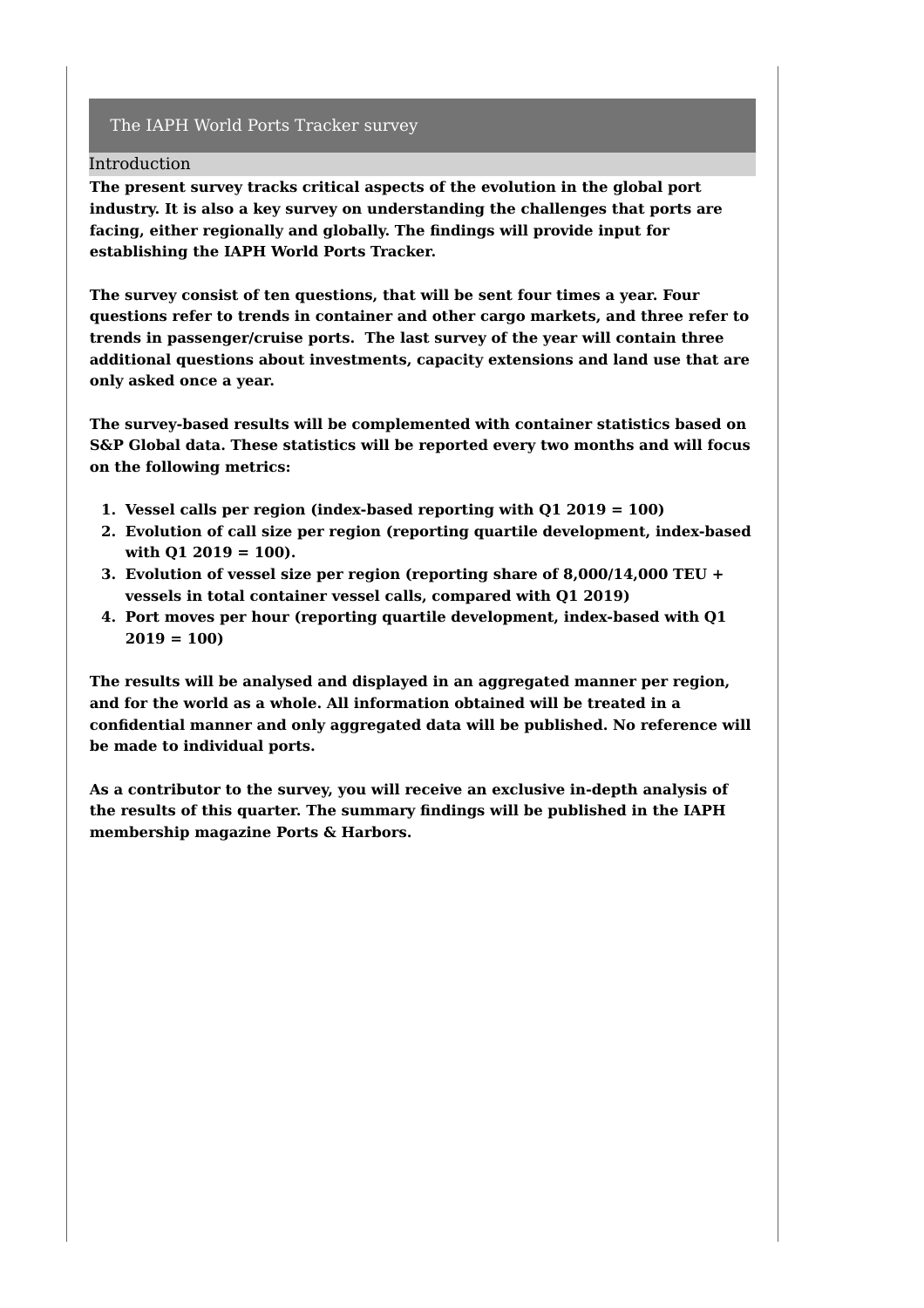## Port profile

### \* 1. Port name

#### \* 2. Port region

- Southeast Asia and Oceania
- East Asia (China, Japan, Republic of Korea)
- Middle East, Central Asia, South Asia (Bangladesh, India, Sri Lanka)
- ◯ North Europe
- $\bigcap$  Mediterranean (including North Africa, Near East, Turkey and Europea), Iberian Peninsula and Black Sea
- Sub-Saharan Africa
- North America (Canada and USA)
- $\bigcirc$  Central and South America, including the Caribbean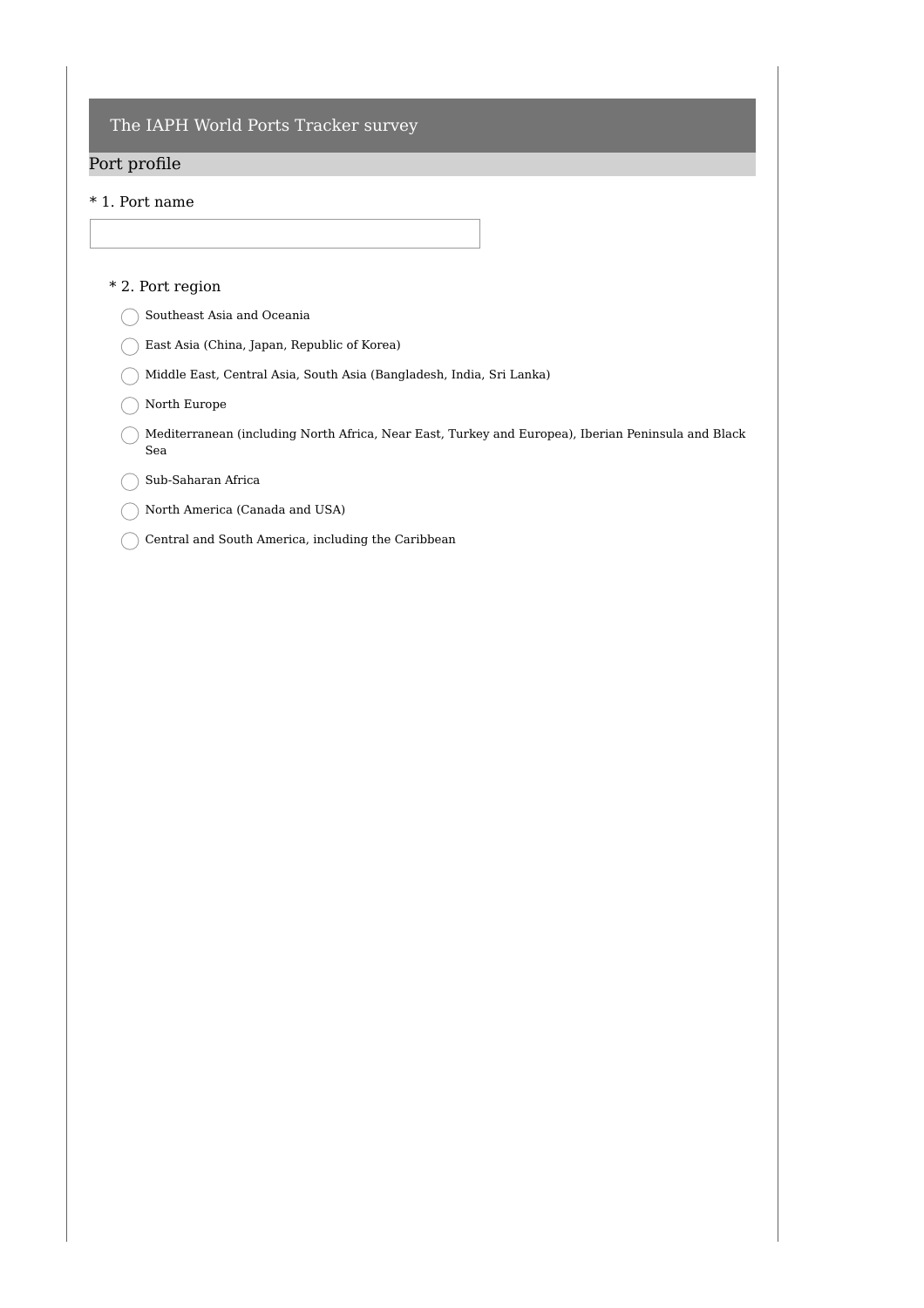# Trends in cargo ports

\* 3. How would you best describe the number of cargo vessels expected in this quarter of the year (Q2 2022), compared to the same period of the past year (Q2 2021)?

|                                    | $+ + +$<br>More<br>than $10\%$<br>increase | $++$<br>5 to 10%<br>increase | $\ddot{}$<br>$2 \text{ to } 5\%$<br>increase | $\bf{0}$<br>Rather<br>stable<br>situation | 2 to 5%<br>decrease | --<br>5 to 10%<br>decrease | ---<br>More<br>than $10\%$<br>decrease | <b>NA</b><br>We don't<br>have<br>these<br>vessels |
|------------------------------------|--------------------------------------------|------------------------------|----------------------------------------------|-------------------------------------------|---------------------|----------------------------|----------------------------------------|---------------------------------------------------|
| Container vessels                  |                                            |                              |                                              |                                           |                     |                            |                                        |                                                   |
| Dry bulk carriers                  |                                            |                              |                                              |                                           |                     |                            |                                        |                                                   |
| Tankers and gas<br>carriers        |                                            |                              |                                              |                                           |                     |                            |                                        |                                                   |
| Other cargo vessels                |                                            |                              |                                              |                                           |                     |                            |                                        |                                                   |
| Additional information or comments |                                            |                              |                                              |                                           |                     |                            |                                        |                                                   |

### \* 4. How would you best describe the current hinterland transport conditions in your port?

|                                    | $\bf{0}$<br>No<br>delays | Minor delays<br>$(<$ 6hrs) | --<br>Delays<br>$(6-24)$ hrs) | ---<br>Major<br>disruptions<br>$(> 24$ hrs) | Operations<br>discontinued | <b>NA</b><br>We don't have<br>these cargo<br>flows |
|------------------------------------|--------------------------|----------------------------|-------------------------------|---------------------------------------------|----------------------------|----------------------------------------------------|
| Containers: trucks                 |                          |                            |                               |                                             |                            |                                                    |
| Containers: rail                   |                          |                            |                               |                                             |                            |                                                    |
| Containers: barge                  |                          |                            |                               |                                             |                            |                                                    |
| Bulk/breakbulk:<br>trucks          |                          |                            |                               |                                             |                            |                                                    |
| Bulk/breakbulk: rail               |                          |                            |                               |                                             |                            |                                                    |
| Bulk/breakbulk:<br>barge           |                          |                            |                               |                                             |                            |                                                    |
| Additional information or comments |                          |                            |                               |                                             |                            |                                                    |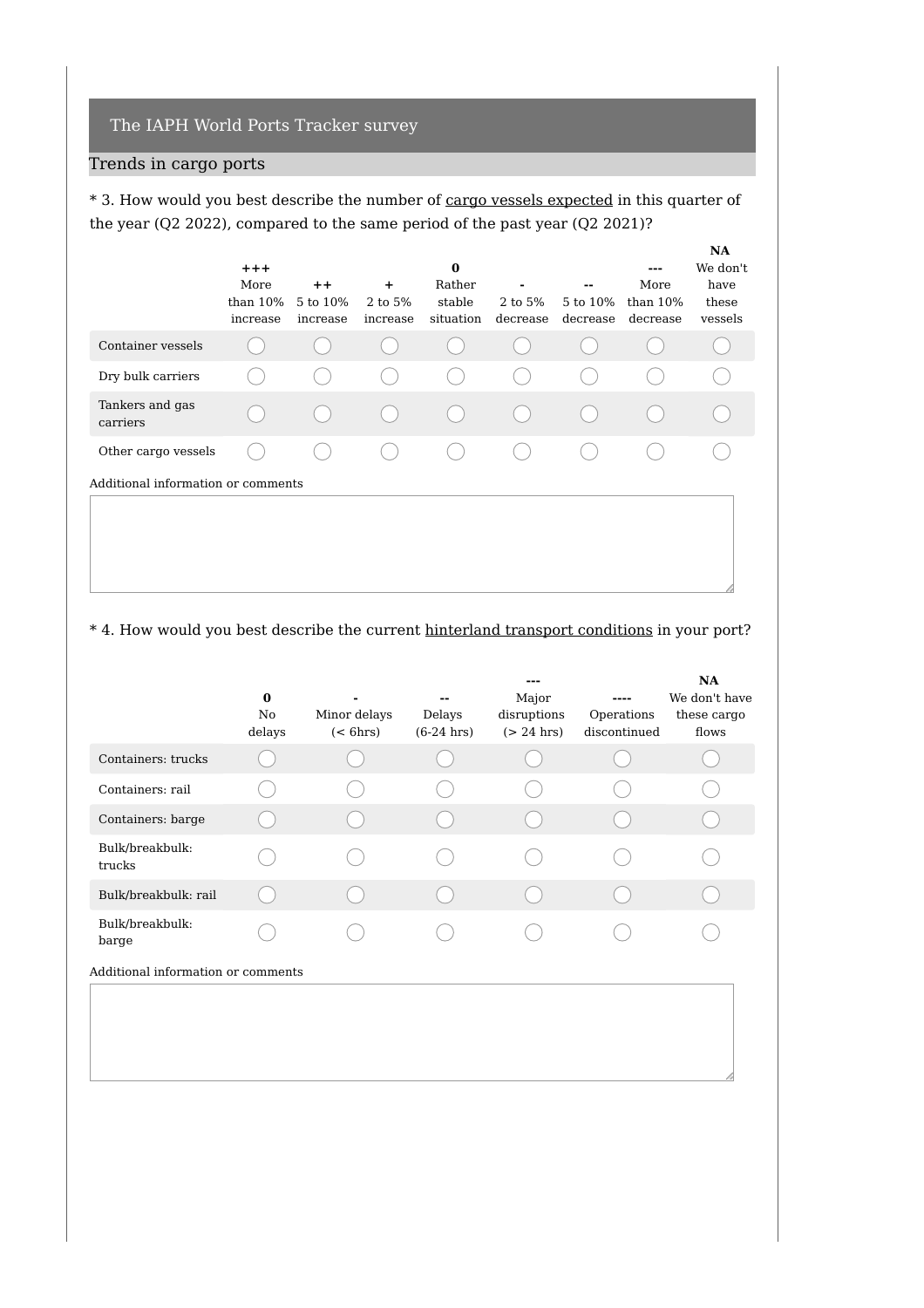\* 5. How would you describe the current capacity utilisation of warehouses/distribution facilities in your port?

|                                    | $++++$<br>Capacity<br>shortages | $^{+ + +}$<br>Major<br>increase<br>in<br>utilisation | $++$<br>Increase<br>in<br>utilisation | $\pm$<br>Minor<br>increase<br>in<br>utilisation | $\bf{0}$<br>Rather<br>stable | Minor<br>under-<br>utilisation | Under-<br>utilisation | Severe<br>under-<br>utilisation | Operations<br>discontinued cargo | NA<br>We<br>don't<br>have<br>these<br>flows |
|------------------------------------|---------------------------------|------------------------------------------------------|---------------------------------------|-------------------------------------------------|------------------------------|--------------------------------|-----------------------|---------------------------------|----------------------------------|---------------------------------------------|
| Containers                         |                                 |                                                      |                                       |                                                 |                              |                                |                       |                                 |                                  |                                             |
| Dry bulk                           |                                 |                                                      |                                       |                                                 |                              |                                |                       |                                 |                                  |                                             |
| Liquid<br>bulk                     |                                 |                                                      |                                       |                                                 |                              |                                |                       |                                 |                                  |                                             |
| Other<br>cargo                     |                                 |                                                      |                                       |                                                 |                              |                                |                       |                                 |                                  |                                             |
| Additional information or comments |                                 |                                                      |                                       |                                                 |                              |                                |                       |                                 |                                  |                                             |
|                                    |                                 |                                                      |                                       |                                                 |                              |                                |                       |                                 |                                  |                                             |

\* 6. In the next twelve months, do you expect the cargo throughput at your port to increase or decline?

|                                    | $+ + +$<br>Growth of<br>more than<br>10% | $++$<br>Growth<br>between<br>5 and<br>10% | $\ddot{}$<br>Growth<br>between<br>2 and 5% | $\bf{0}$<br>Rather<br>stable<br>situation<br>$(-2)$ to<br>$+2\%$ | ۰<br>Decline<br>between<br>2 and 5% | --<br>Decline<br>between<br>5 and<br>10% | ---<br>Decline of<br>more than<br>10% | <b>NA</b><br>We don't<br>have<br>these<br>cargo<br>flows |
|------------------------------------|------------------------------------------|-------------------------------------------|--------------------------------------------|------------------------------------------------------------------|-------------------------------------|------------------------------------------|---------------------------------------|----------------------------------------------------------|
| Containers (TEU)                   |                                          |                                           |                                            |                                                                  |                                     |                                          |                                       |                                                          |
| Dry bulk (tonnes)                  |                                          |                                           |                                            |                                                                  |                                     |                                          |                                       |                                                          |
| Liquid bulk (tonnes)               |                                          |                                           |                                            |                                                                  |                                     |                                          |                                       |                                                          |
| Other cargo<br>(tonnes)            |                                          |                                           |                                            |                                                                  |                                     |                                          |                                       |                                                          |
| Additional information or comments |                                          |                                           |                                            |                                                                  |                                     |                                          |                                       |                                                          |
|                                    |                                          |                                           |                                            |                                                                  |                                     |                                          |                                       |                                                          |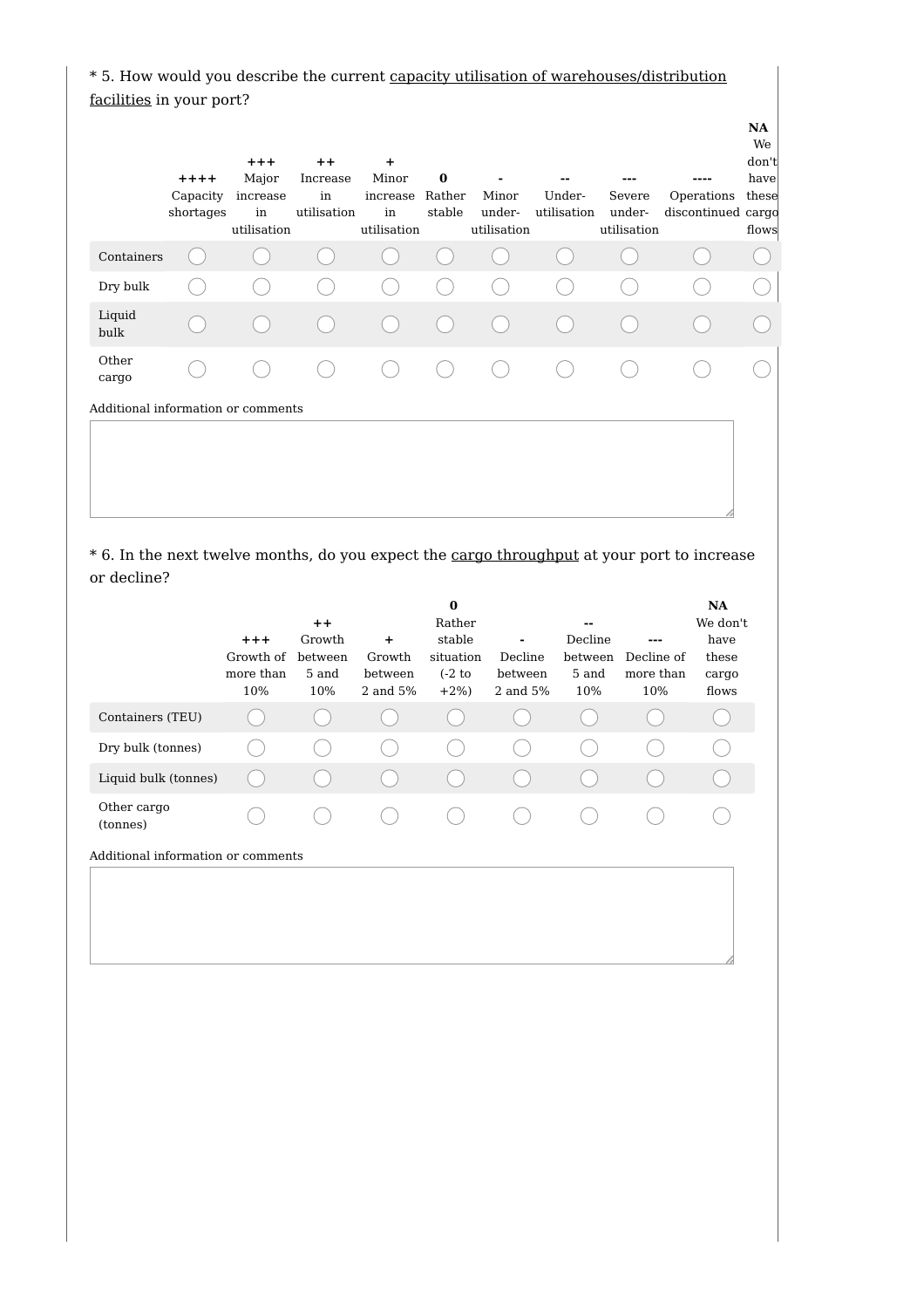## Trends in passenger ports

\* 7. How would you best describe the number of passenger ship calls expected in this quarter of the year (Q2 2022), compared to the same period of the past year (Q2 2021)?

|                                    | $+ + +$<br>More<br>than $10\%$<br>increase | $++$<br>5 to 10%<br>increase | ٠<br>2 to 5%<br>increase | 0<br>Rather<br>stable<br>situation | ٠<br>2 to 5%<br>decrease | $- -$<br>5 to 10%<br>decrease | $- - -$<br>More<br>than $10\%$<br>decrease | <b>NA</b><br>We don't<br>have<br>these<br>vessels |  |
|------------------------------------|--------------------------------------------|------------------------------|--------------------------|------------------------------------|--------------------------|-------------------------------|--------------------------------------------|---------------------------------------------------|--|
| Cruise vessels                     |                                            |                              | $($ )                    | $\qquad \qquad \Box$               | $\qquad \qquad \Box$     |                               |                                            |                                                   |  |
| Ferries                            |                                            |                              | (                        | (                                  | $($ )                    |                               |                                            |                                                   |  |
| Additional information or comments |                                            |                              |                          |                                    |                          |                               |                                            |                                                   |  |

\* 8. What is currently the capacity (passengers) of the biggest cruise vessel calling at your port?

- $\bigcap$  More than 3,000 passengers
- $\bigcap$  More than 2,000 passengers
- $\bigcirc$  More than 1,000 passengers
- $\bigcirc$  Less than 1,000 passengers
- $\bigcap$  N/A We don't have these vessels
- Additional information or comments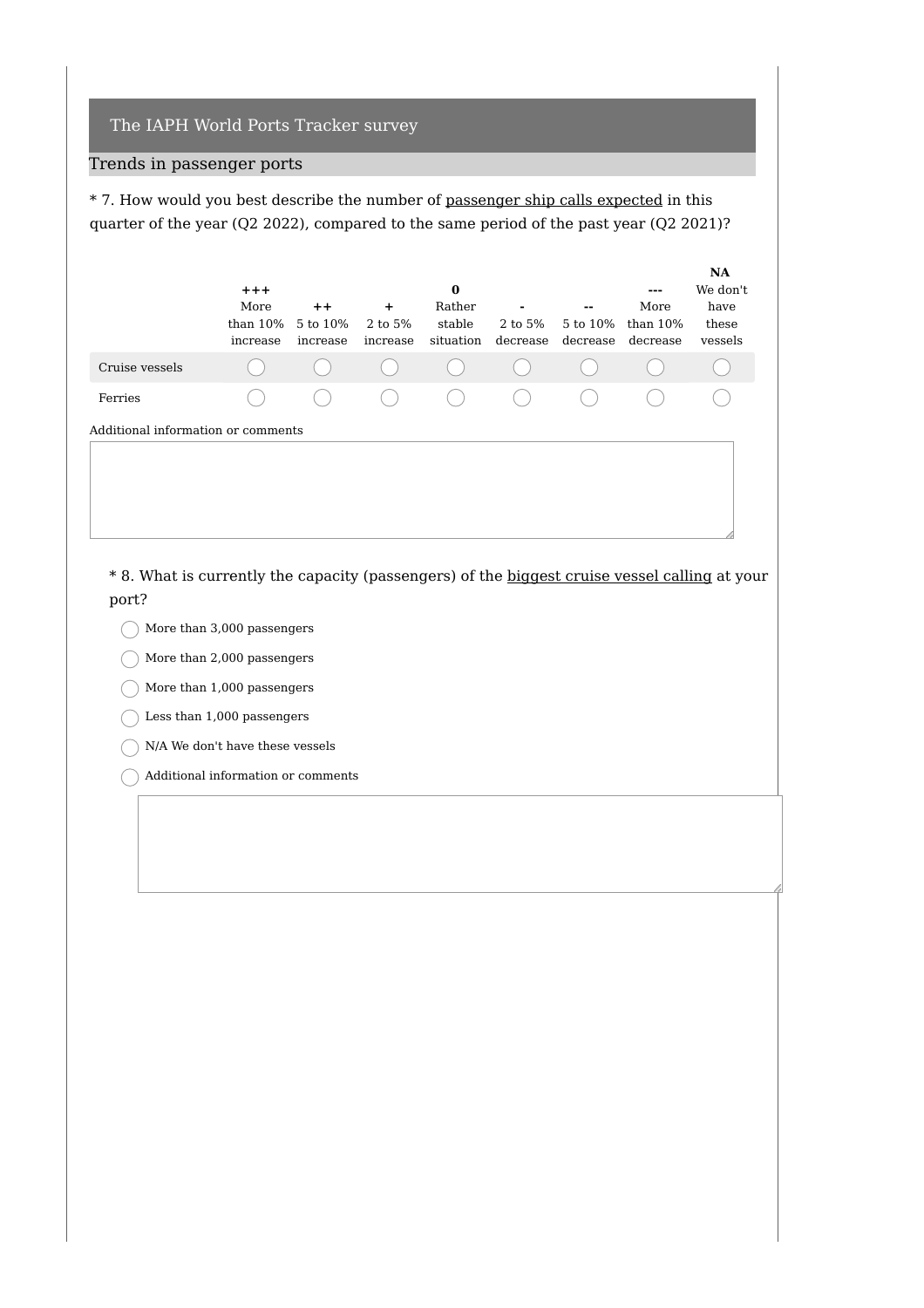\* 9. In the next twelve months, do you expect the number of cruise vessel calls and cruise passenger movements at your port to increase or decline?

|                                    | $+ + +$<br>Growth of<br>more than<br>10% | $++$<br>Growth<br>between<br>5 and<br>10% | $\ddot{}$<br>Growth<br>between<br>2 and 5% | $\bf{0}$<br>Rather<br>stable<br>situation<br>$(-2)$ to<br>$+2\%$ | Decline<br>between<br>2 and 5% | --<br>Decline<br>between<br>5 and<br>10% | ---<br>Decline<br>by more<br>than $10%$ | <b>NA</b><br>We don't<br>have<br>these<br>vessels |
|------------------------------------|------------------------------------------|-------------------------------------------|--------------------------------------------|------------------------------------------------------------------|--------------------------------|------------------------------------------|-----------------------------------------|---------------------------------------------------|
| Cruise vessel calls                |                                          |                                           |                                            |                                                                  |                                |                                          |                                         |                                                   |
| Cruise passenger<br>movements      |                                          |                                           |                                            |                                                                  |                                |                                          |                                         |                                                   |
| Additional information or comments |                                          |                                           |                                            |                                                                  |                                |                                          |                                         |                                                   |
|                                    |                                          |                                           |                                            |                                                                  |                                |                                          |                                         |                                                   |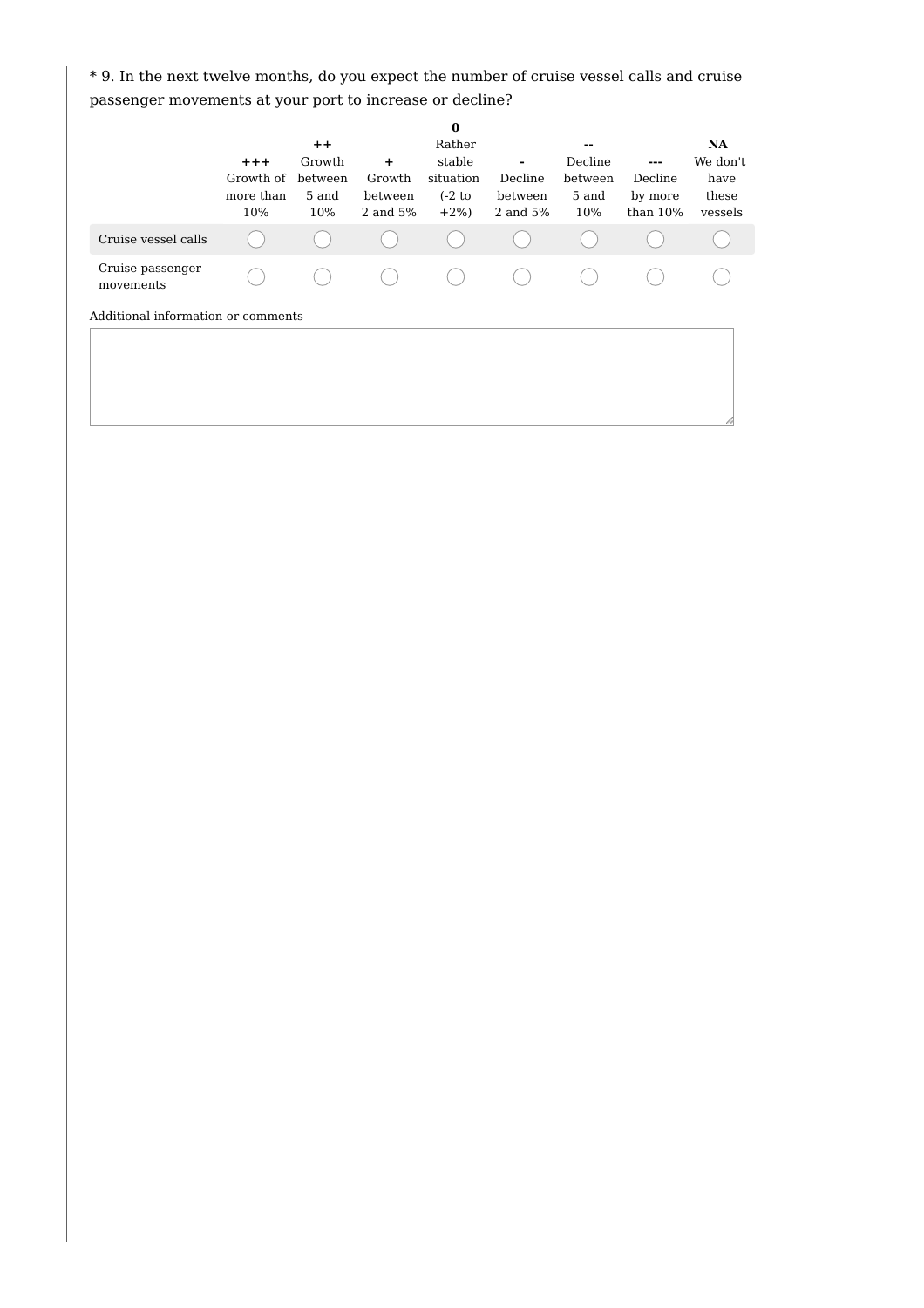# Port-related workers

# \* 10. What is the current staff availability at your port?

|                                                                          | 0                   |                    |           |                  |
|--------------------------------------------------------------------------|---------------------|--------------------|-----------|------------------|
|                                                                          | No shortages at all | Moderate shortages | Shortages | Severe shortages |
| Dock workers                                                             |                     |                    |           |                  |
| Technical-nautical<br>services (pilots,<br>tugboat and<br>mooring crews) |                     |                    |           |                  |
| Truck drivers                                                            |                     |                    |           |                  |
| Additional information or comments                                       |                     |                    |           |                  |